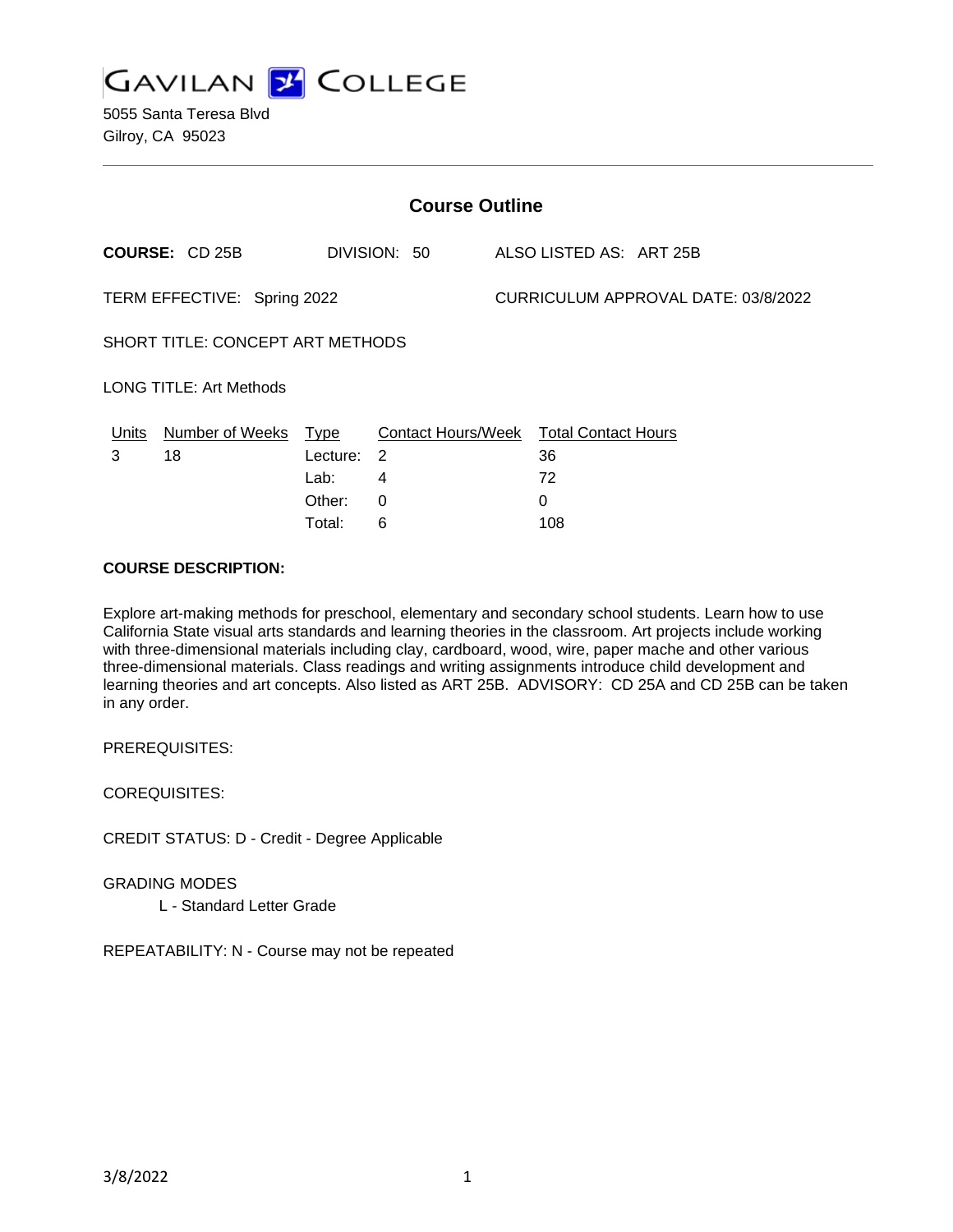SCHEDULE TYPES:

- 02 Lecture and/or discussion
- 03 Lecture/Laboratory
- 04 Laboratory/Studio/Activity
- 04A Laboratory LEH 0.65
- 05 Hybrid
- 71 Dist. Ed Internet Simultaneous
- 72 Dist. Ed Internet Delayed
- 73 Dist. Ed Internet Delayed LAB
- 73A Dist. Ed Internet LAB-LEH 0.65

# **STUDENT LEARNING OUTCOMES:**

By the end of this course, a student should:

1. Create three-dimensional crafts and artworks utilizing art elements: line, shape, space, texture, value, color and design principles: balance, emphasis, variety, repetition, contrast, movement, unity.

2. Create a three-dimensional visual design utilizing color theory and systems.

3. Create an art lesson plan and presentation of three-dimensional art that uses the California visual arts standards.

- 4. Create a cumulative portfolio of three-dimensional artwork.
- 5. Analyze and discuss learning theories and write essays based on child development theory.

# COURSE OBJECTIVES:

By the end of this course, a student should:

1. Analyze, demonstrate and apply drawing techniques and concepts introduced.

2. Compare and contrast the formal qualities and characteristics works of art using the art elements and design principles.

- 3. Use color theory in designing and painting a color wheel.
- 4. Analyze the ideology of John Dewey, Maria Montessori, Jean Piaget, B. F. Skinner and Howard Gardner.
- 5. Design and execute a variety of art projects, including creating three-dimensional projects using color theory.

6. Analyze the California visual arts standards and determine which standards fit their art lesson plan.

- 7. Develop art projects for their art lesson plan.
- 8. Identify and distinguish between the stages of artistic development.
- 9. Reflect on their learning, evaluating themselves and their work.

10. Participate in class discussions about individual and peer work.

# **CONTENT, STUDENT PERFORMANCE OBJECTIVES, OUT-OF-CLASS ASSIGNMENTS**

Curriculum Approval Date: 03/8/2022

# **LECTURE CONTENT:**

2 Hours

Lecture: Introduction. Introduce art methods. Introduce learning theories, art elements and design principles, art lesson plan characteristics and California visual arts standards. Introduction to three-dimensional design tools and materials.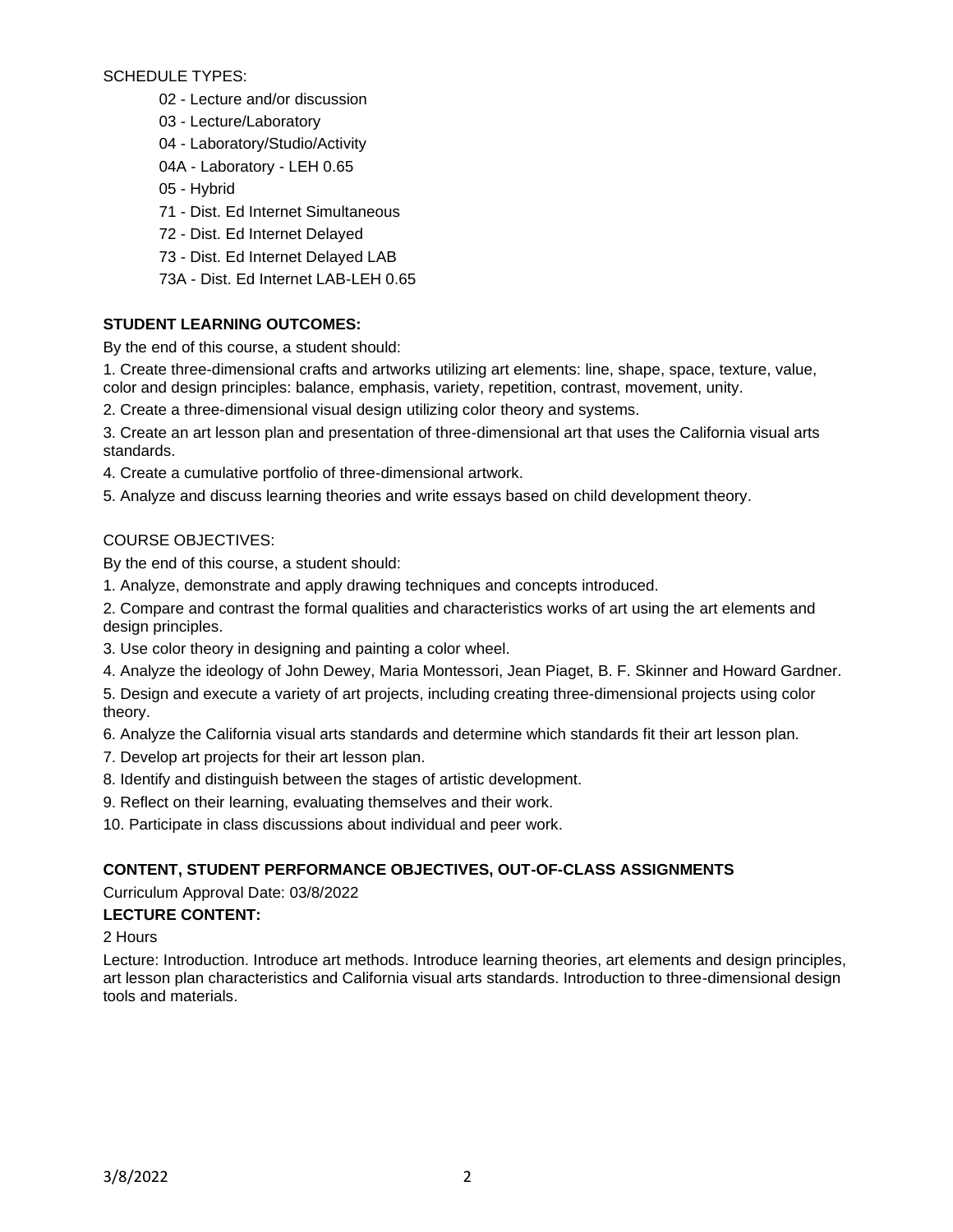# 2 Hours

Lecture: Art Elements. Printmaking. Describe, show and demonstrate printmaking materials and techniques. Describe and demonstrate printmaking project. Show examples of student work. Demonstrate the use of printmaking equipment and tools used in different techniques. Describe particular problems associated with printmaking. Describe and demonstrate art elements: line, shape, space, texture, value, color. Describe and demonstrate creating an art portfolio. Describe and define the philosophies and learning theories of John Dewey.

# 2 Hours

Lecture: Design Principles. Color Wheel. Describe and demonstrate design principles: balance, emphasis, variety, repetition, contrast, movement, unity. Describe, show and demonstrate painting materials, style and exercises. Describe the painting projects. Demonstrate the use of painting tools and techniques. Describe particular problems associated with painting. Describe and demonstrate values scales, color theory and color wheels. Describe the color wheel and color systems. Demonstrate the use of design tools and materials useful in creating a color wheel design. Show examples of student work and historic color wheels. Describe particular problems associated with color. Demonstrate ways to correct for color application problems.

# 2 Hours

Lecture: Found Materials Assemblages. Describe, show and demonstrate using found object materials in three-dimensional assemblages and exercises. Describe the found object projects. Show examples of student work and artist works using found materials. Demonstrate the use of assemblage equipment and tools to achieve different techniques. Describe problems associated with assemblage. Demonstrate solutions for assemblage problems. Describe and define the learning theories of Maria Montessori.

# 2 Hours

Lecture: Wood. Describe, show and demonstrate wood materials and exercises. Describe the wood projects. Show examples of student work and artist works using wood materials. Demonstrate the use of woodworking equipment and tools to achieve different techniques. Describe particular problems associated with woodworking. Demonstrate solutions for woodworking problems.

# 2 Hours

Lecture: Art Lesson Plan + Standards. Describe and define the components of a three-dimensional art lesson plan and how to develop ideas. Describe and demonstrate how to use the California arts standards for visual arts in a lesson plan. Show examples of student art lesson plans. Describe, show and demonstrate three-dimensional drawing techniques. Demonstrate the use of drawing tools to achieve different techniques. Describe and define the learning theories of Jean Piaget.

# 2 Hours

Lecture: Color System Painting. Describe, show and demonstrate painting with three-dimensional materials using three-dimensions to explore exercises. Describe the three-dimensional painting projects. Show examples of student work and artist works that use different color systems. Demonstrate use of design tools and materials useful in creating a composition that uses a color system. Describe particular problems associated with color systems. Describe and define the learning theories of B. F. Skinner.

# 2 Hours

Lecture: Midterm. Carving. Midterm examination on art elements, design principles, art materials and techniques and learning theories. Analyze, define, and use vocabulary for drawing, painting, collaging, printmaking; including tools, materials and styles. Identify and define basic learning theories by Dewey, Montessori, Piaget and Skinner. Describe and demonstrate sculpting tools, materials, styles and exercises for carving materials. Describe and demonstrate how to sculpt carving materials. Describe the carving project. Show examples of student work and artist works that use carving. Demonstrate the use of tools and materials that are useful in craving projects. Describe particular problems associated with carving. Demonstrate solutions for problems in carving.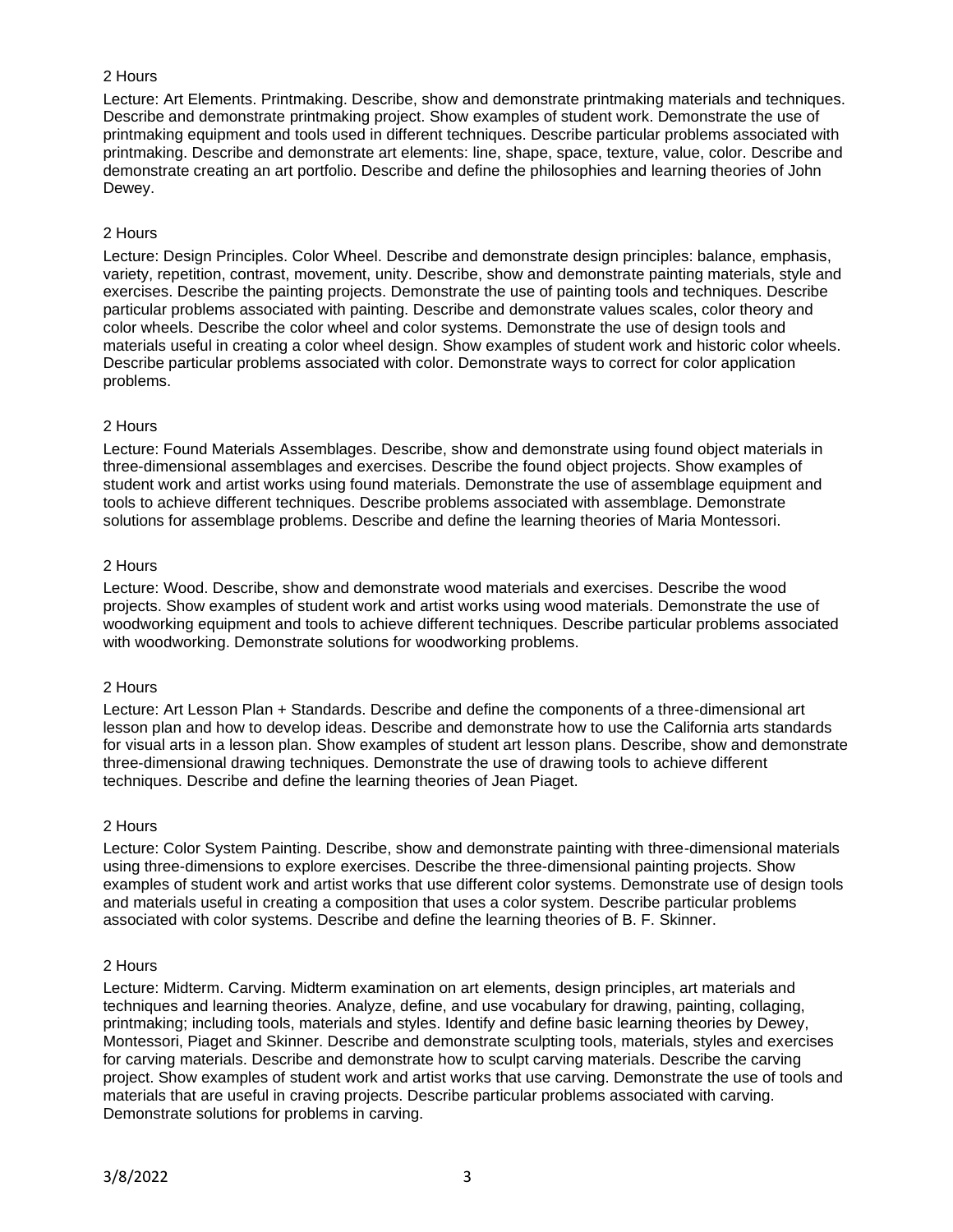# 2 Hours

Lecture: Cardboard Sculpture. Describe and demonstrate sculpting tools, materials and exercises for cardboard and paper. Describe and demonstrate how to sculpt using cardboard and paper. Describe and demonstrate cardboard and paper sculpting techniques. Describe the cardboard and paper project. Show examples of student and artist sculptures using cardboard. Demonstrate the use of three-dimensional paper craft equipment and tools used in different techniques. Describe problems associated with threedimensional paper and cardboard. Demonstrate solutions for paper and cardboard problems. Describe and demonstrate the stages of artistic development.

# 2 Hours

Lecture: Papier Mache Puppet Construction. Describe and demonstrate tools, materials and exercises for papier mache'. Describe and demonstrate papier mache'. Describe, show and demonstrate papier mache' puppet making. Describe the puppet project. Show examples of student work and other artist works using papier mache' for making puppets. Describe particular problems associated with papier mache'. Describe and define Howard Gardner's learning theories and eight multiple intelligences.

# 2 Hours

Lecture: Papier Mache Puppet Finishing. Describe and demonstrate finishing tools, materials and exercises for papier mache'. Describe and demonstrate materials and techniques for creating character in a papier mache' puppet. Describe the finished puppet. Show examples of student work and other artist works using papier mache' for making puppets. Describe particular problems associated with finishing papier mache'.

# 2 Hours

Lecture: Clay. Describe and demonstrate clay sculpting tools, materials and styles. Describe and demonstrate clay sculpting techniques. Describe the clay project. Show examples of student work and artist works using clay construction and sculpting. Describe particular problems associated with clay. Demonstrate solutions for clay problems.

# 2 Hours

Lecture: Experimental Design. Describe and demonstrate non-traditional experimental design. Describe the experimental design projects. Show examples of student work and artist works that are experimental. Demonstrate the use of design tools and materials that are useful in creating an experimental design. Describe particular design problems associated with experimentation. Demonstrate solutions for experimental design problems.

# 2 Hours

Lecture: Three-Dimensional Line Self-Portrait. Describe and demonstrate drawing a three-dimensional selfportrait using line. Describe the self-portrait project. Show examples of student and artist works using threedimensional self-portrait line. Demonstrate the use of tools and materials used for creating line in threedimensional self-portraits.

# 2 Hours

Lecture: Three-Dimensional Self-Portrait Sculpture. Describe and demonstrate shapes and forms found in a self-portrait sculpture. Describe the self-portrait sculpture project. Show examples of student work and artist self-portrait sculptures. Demonstrate the use of tools and a variety of materials used for creating self-portrait sculptures.

# 2 Hours

Lecture: Lesson Plan Demonstrations. Students present art lesson plans using three-dimensional techniques and materials. Students prepare art lesson materials. Students participate in art lesson activities.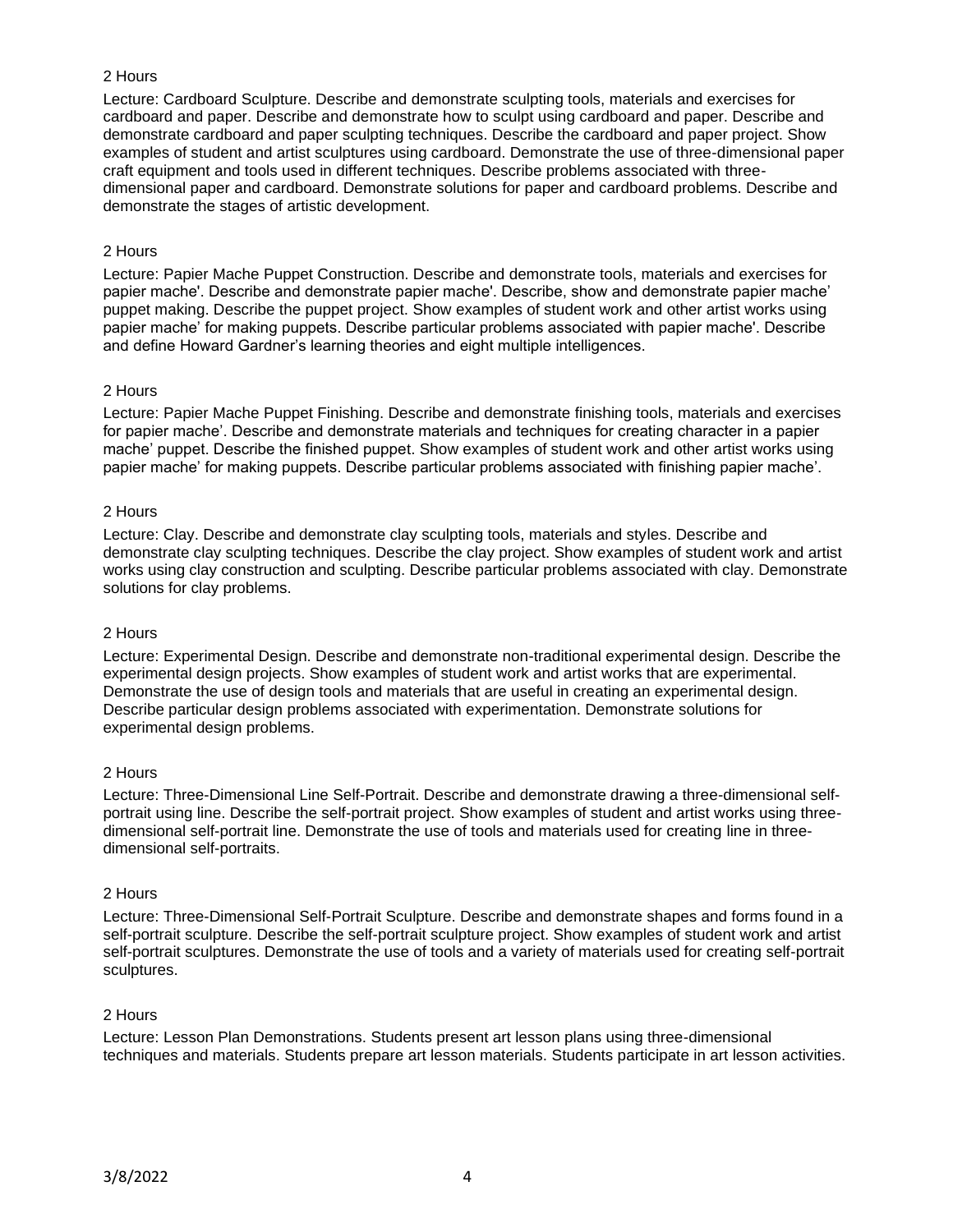# 2 Hours

Lecture: Digital Portfolio. Describe and demonstrate creating a digital art portfolio. Describe the digital portfolio project. Show examples of student work and other artist digital portfolios. Demonstrate the use of design tools used in creating digital portfolio design. Describe particular design problems associated with digital portfolio formats.

# 2 Hours

Final Written Exam and Final Critique.

# **LAB CONTENT:**

# 4 Hours

Lab: Three-Dimensional Line Self-Portrait. Work on drawing exercises and drawing projects, including how to create values in drawing. Use different styles and technique, tools and materials for using line in a selfportrait. Critique and discuss student self-portraits.

# 4 Hours

Lab: Three-Dimensional Self-Portrait Sculpture. Work on sculpture exercises and self-portrait sculpture projects. Use different styles and techniques, tools and materials for self-portrait sculpture. Critique and discuss student self-portraits.

# 4 Hours

Lab: Lesson Plan Demonstrations. Students present art lessons and participate in student lessons. Critique and discuss student art lesson plan presentations.

# 6 Hours

Lab: Digital Portfolio. Work on building and designing digital portfolio project using lettering, typography and design. Critique and discuss student digital portfolio designs.

2 Hours

Final Exam

# **METHODS OF INSTRUCTION:**

lecture, demonstrations, lab exercises, class discussions, critiques, computer presentations, online resources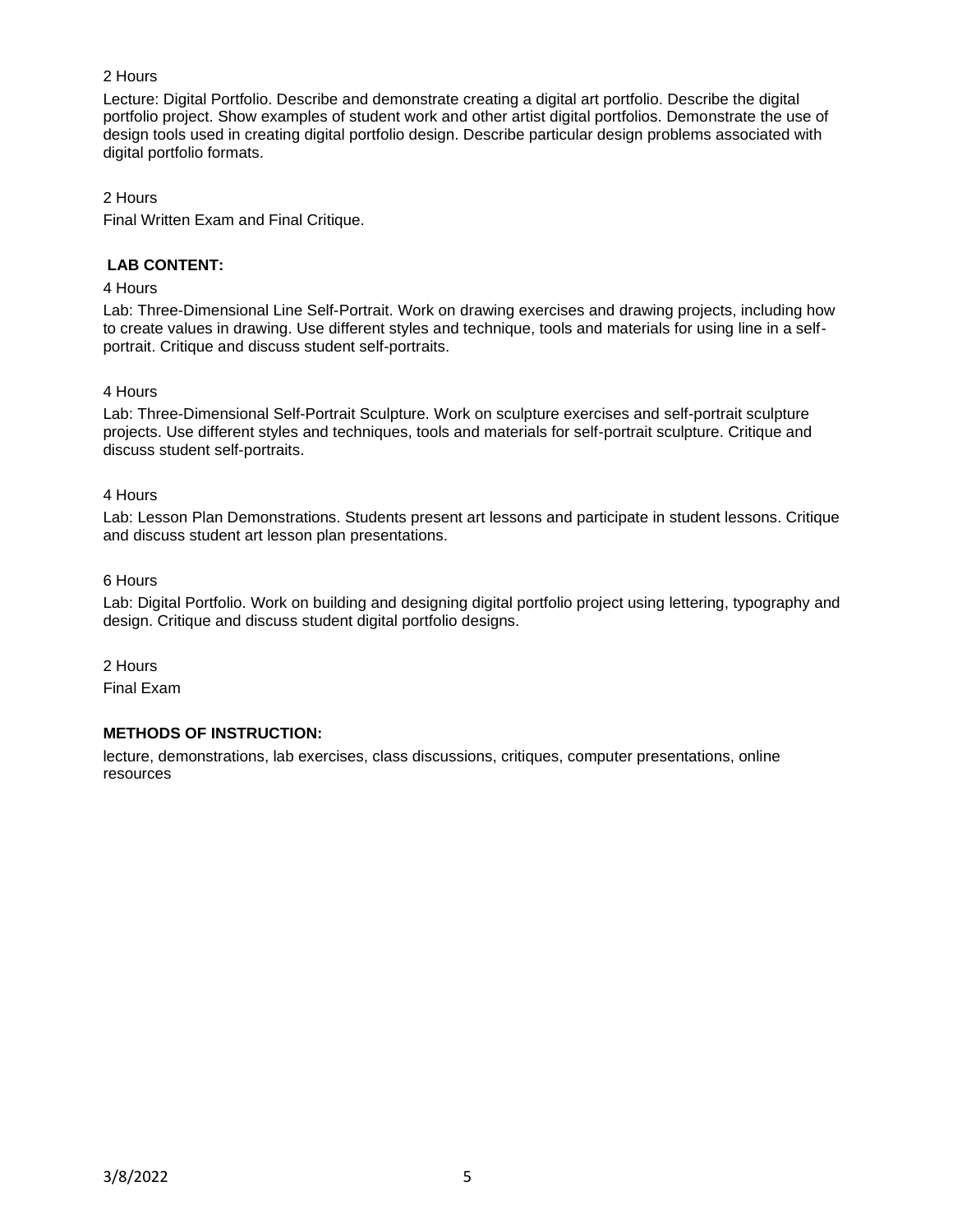# **OUT OF CLASS ASSIGNMENTS:**

Required Outside Hours 2

#### Assignment Description

Out of Class Assignments: Read and analyze information on teaching art. Read and understand drawing with line concepts. Write responses and answer written questions.

Required Outside Hours 2

#### Assignment Description

Out of Class Assignments: Assigned readings describing John Dewey's ideas, theories and practices. Read information on different printmaking techniques and materials. Write responses and answer written questions.

Required Outside Hours 2

Assignment Description

Out of Class Assignments: Read information on color theory. Create preliminary designs for color wheel projects. Write responses and answer written questions.

Required Outside Hours 2

# Assignment Description

Out of Class Assignments: Assigned readings describing Maria Montessori's ideas, theories and practices. Write responses and answer written questions.

Required Outside Hours 2

# Assignment Description

Out of Class Assignments: Assigned readings on working with wood and wood practices. Write responses and answer written questions.

# Required Outside Hours 2

Assignment Description

Out of Class Assignments: Assigned readings describing Jean Piaget's ideas, theories and practices. Write responses and answer written questions. Interpret the anchor standards found in California visual arts standards.

Required Outside Hours 2

Assignment Description

Out of Class Assignments: Assigned readings describing B. F. Sinners' ideas, theories and practices. Read information on color theory and color systems. Research ideas for art lesson plan. Write responses and answer written questions.

# Required Outside Hours 2

Assignment Description

Out of Class Assignments: Write responses and answer written questions. Research ideas for art lesson plan. Review progress and reflect on art works and learning.

# Required Outside Hours 2

# Assignment Description

Out of Class Assignments: Assigned reading on using cardboard and paper in sculpture, techniques and concepts. Read and identify stages of artistic development. Write responses and answer written questions.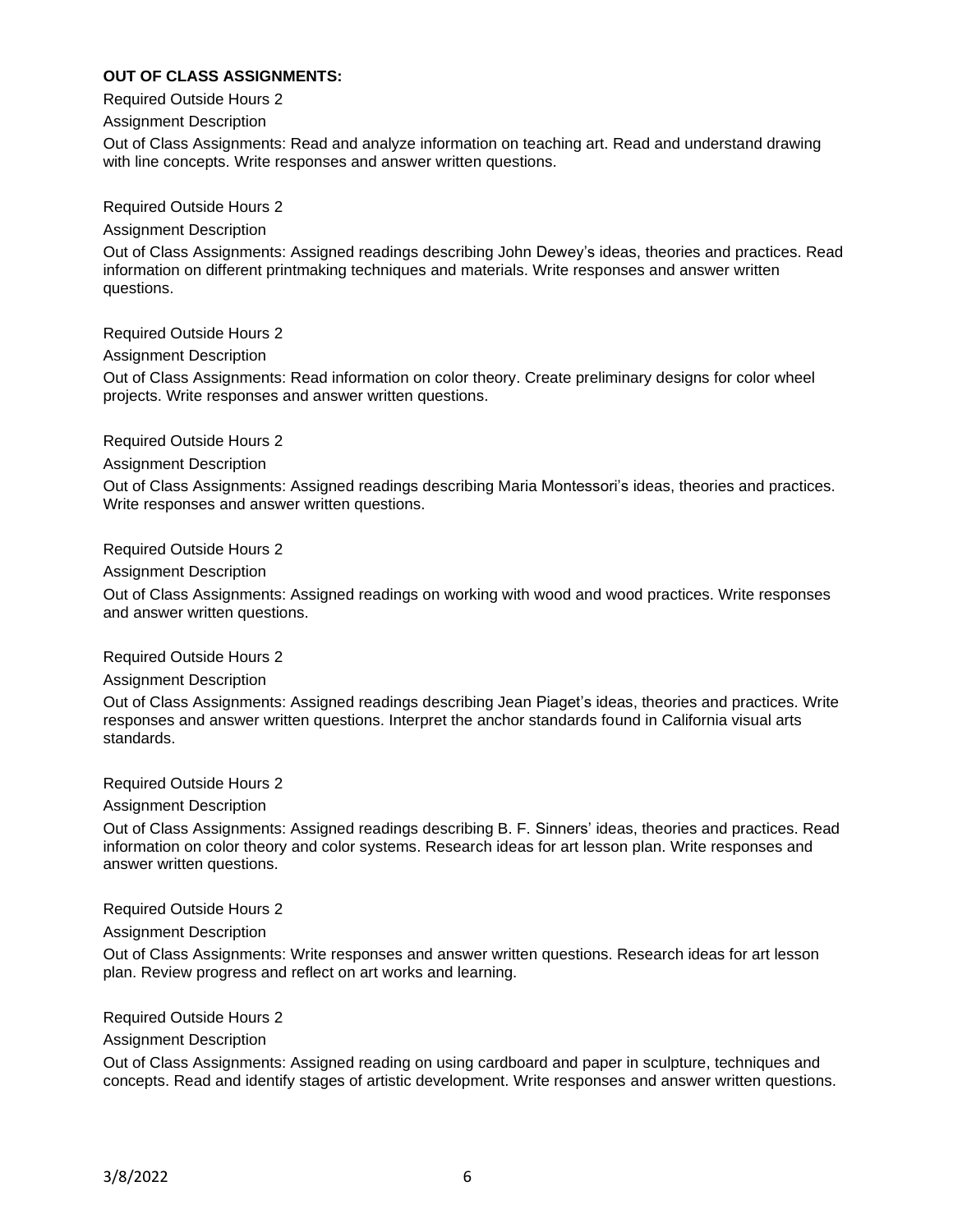Required Outside Hours 2

Assignment Description

Out of Class Assignments: Assigned reading describing Howard Gardner's ideas, theories and practices. Read information on making papier mache sculptures. Write responses and answer written questions.

Required Outside Hours 2

Assignment Description

Out of Class Assignments: Assigned readings describing materials and techniques for creating puppet characters. Write responses and answer written questions.

Required Outside Hours 2

Assignment Description

Out of Class Assignments: Assigned reading on clay terms, sculpting techniques and tools. Write responses and answer written questions.

Required Outside Hours 2

Assignment Description

Out of Class Assignments: Assigned reading on experimental design, techniques and tools. Write responses and answer written questions.

Required Outside Hours 2

Assignment Description

Out of Class Assignments: Assigned reading on self-portraiture, general face proportions, drawing facial features. Write responses and answer written questions.

Required Outside Hours 2

Assignment Description

Out of Class Assignments: Assigned reading on using materials, techniques and form in self-portrait sculpture. Write responses and answer written questions.

Required Outside Hours 2

Assignment Description

Out of Class Assignments: Assigned reading on art lesson plan format and California visual arts standards. Write responses and answer written questions.

Required Outside Hours 2

Assignment Description

Out of Class Assignments: Assigned reading on creating a digital portfolio, digital portfolio details, typography and design. Write responses and answer written questions.

Required Outside Hours 8

Assignment Description

Research ideas for creating art lesson plan, gather resources, analyze California Visual Arts standards, prepare presentation.

Required Outside Hours 30 Assignment Description Work on art projects.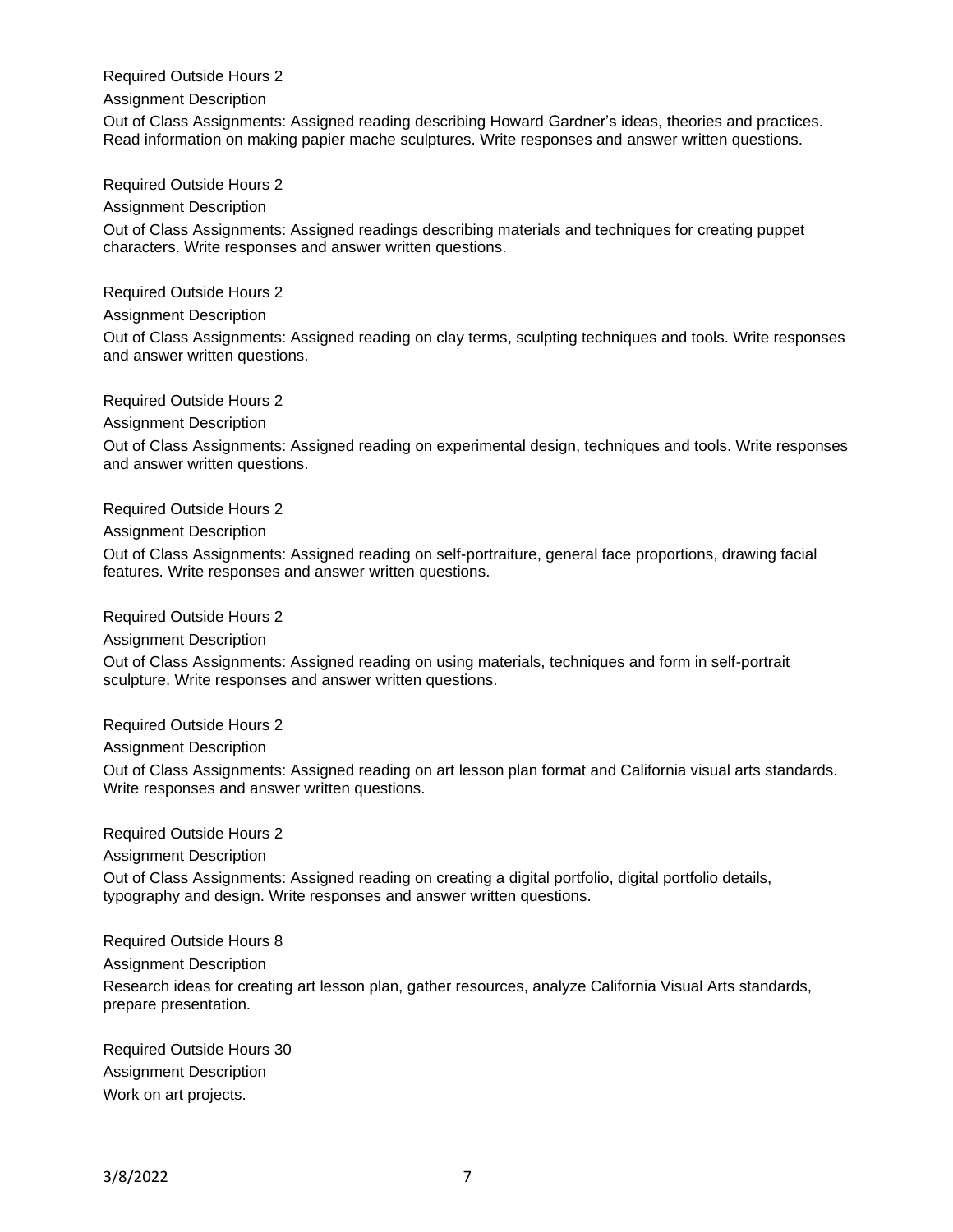# **METHODS OF EVALUATION:**

Writing assignments Evaluation Percent 10 Evaluation Description Writing assignments: 10% - 20% Written Homework, Papers

Problem-solving assignments Evaluation Percent 10 Evaluation Description Problem-solving demonstrations: 10% - 20% Discussions, Critques, Exercises

Skill demonstrations Evaluation Percent 20 Evaluation Description Skill demonstrations: 10% - 20% Presentations, Demonstrations, Sketchbook

Objective examinations Evaluation Percent 10 Evaluation Description Objective examinations: 10% - 20% Quizzes: Multiple Choice, True/False, Short Answer, Essay

Other methods of evaluation Evaluation Percent 50 Evaluation Description Other Methods of Evaluation 40% - 50% Finished cumulative portfolio of art projects.

# **REPRESENTATIVE TEXTBOOKS:**

Creative Thinking and Arts-Based Learning: Preschool Through Fourth Grade; 7th Edition, Joan Packer Isenberg, Mary Renck Jalongo, Pearson, 2018. ISBN: 9780134461120 12th Grade Verified by: MS Word

Online: Specific art materials from the online store, Dick Blick Art Supplies are required.

# **RECOMMENDED MATERIALS:**

Theories of Childhood: An Introduction to Dewey, Montessori, Erikson, Piaget & Vygotsky; by Carol Garhart Mooney

Art and Creative Development for Young Children; by Jill Englebright Fox, Robert Schimarcher